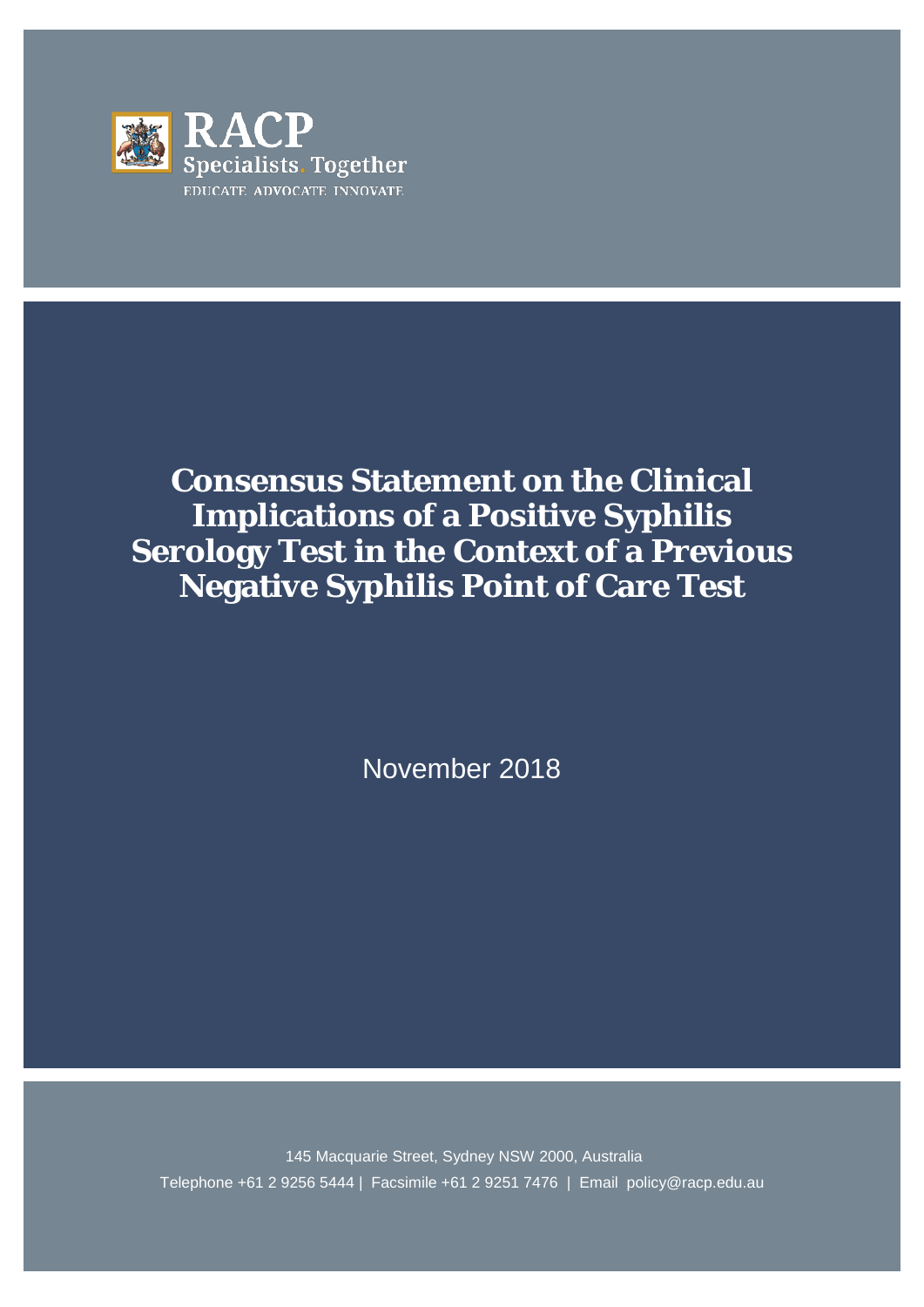### **Introduction**

The recent introduction of point-of-care tests for syphilis has raised the issue of the clinical implications of a past negative point-of-care test in the clinical staging, and hence treatment, of a person with a subsequent positive laboratory-based serological syphilis test result. It is also important to note that all currently available syphilis point of care tests cannot reliably distinguish past from active infection and therefore should not be used in people with a previous syphilis infection<sup>[1](#page-1-0)</sup>.

This paper outlines the current view in 2018 of the Australasian Chapter of Sexual Health Medicine (AChSHM) in the context of the northern Australia Syphilis Outbreak.

#### **Background**

The treatment of syphilis differs by the stage of infection. Early or infectious syphilis (also known as primary, secondary and early latent) is treated with a single dose (1.8g) of intramuscular benzathine penicillin; whereas any case lacking evidence consistent with early infectious syphilis otherwise requires weekly intramuscular benzathine penicillin treatment for 3 weeks.

Australian expert opinion, backed by the United States Centers for Disease Control and Prevention Guidelines[2](#page-1-1), requires that early or infectious syphilis is diagnosed where there is either 1) unequivocal symptoms of primary or secondary syphilis or 2) a recent sex partner with early syphilis or 3) serological evidence from a laboratory-based test that the infection has occurred in the past two years as shown by seroconversion or 4-fold rise in non-treponemal test titre.

The expansion of point-of-care testing raises the question as to whether a prior negative syphilis point-of-care test, during the previous two years for an individual who has now received a positive laboratory based syphilis test, result would constitute adequate evidence to treat the patient as having an early stage infection.

### **Consensus statement**

-

A prior negative syphilis point-of-care test within two years of a subsequent positive laboratory based syphilis test should generally be considered adequate to clinically stage the person's infection as an early infectious case and, therefore, to treat with a single dose (1.8g) of benzathine penicillin.

However, in situations where the quality of point-of-care testing is in doubt, especially in populations with a high prevalence of past infection, it would be reasonable to offer extended treatment as a possible late latent case.

<span id="page-1-0"></span><sup>1</sup> Causer, L. M., Kaldor, J. M., Conway, D. P., Leslie, D. E., Denham, I., Karapanagiotidis, T., et al (2015). An evaluation of a novel dual treponemal/nontreponemal point-of-care test for syphilis as a tool to distinguish active from past treated infection. Clin Infect Dis, 61(2), 184-191.

<span id="page-1-1"></span><sup>2</sup> MMWR, R. (2014). Sexually Transmitted Diseases Treatment Guidelines, 2015. 64(1).